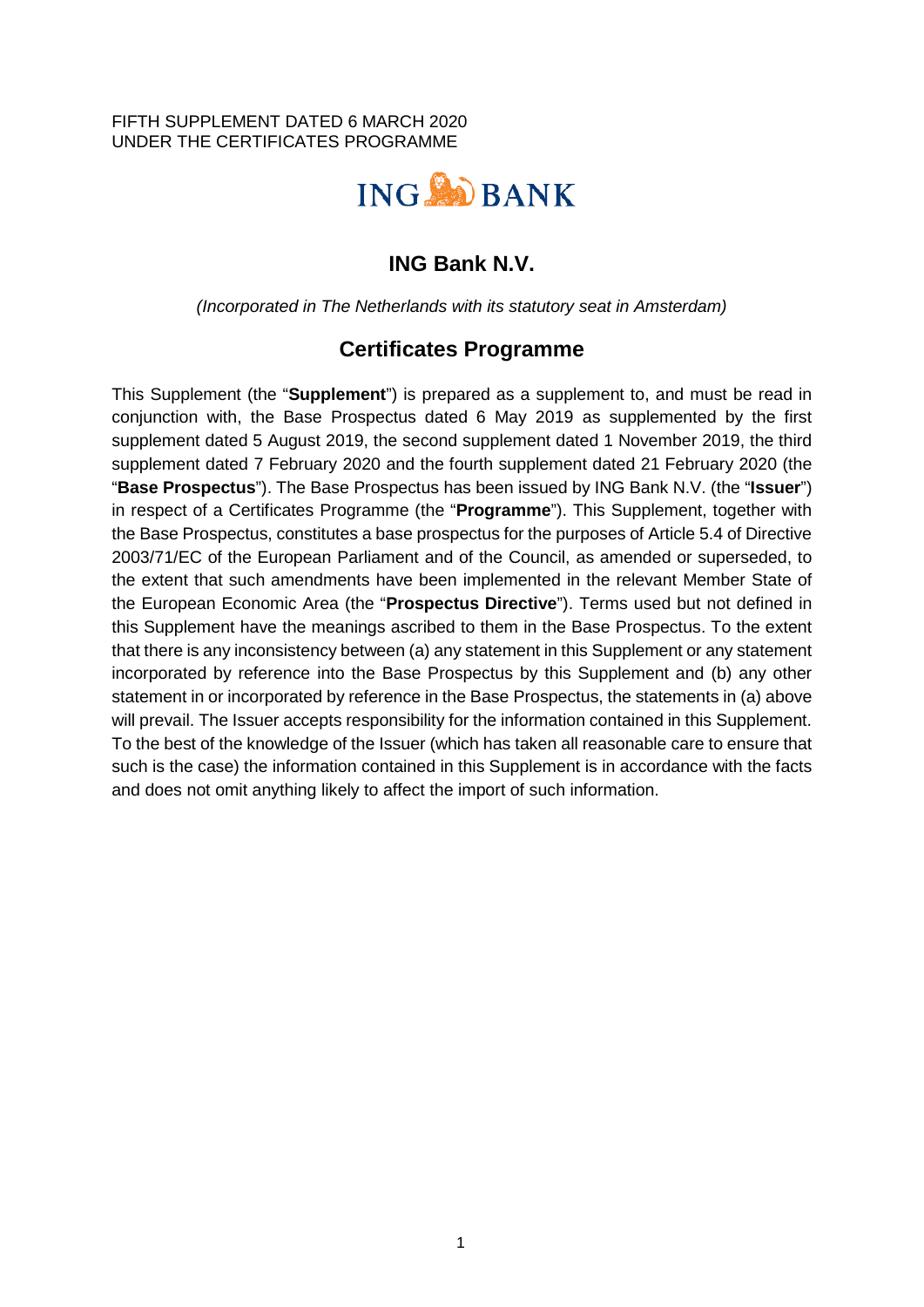#### **INTRODUCTION**

No person has been authorised to give any information or to make any representation not contained in or incorporated by reference into the Base Prospectus and this Supplement, or any other information supplied in connection with the Programme and, neither the Issuer nor the Arranger takes any responsibility for, and neither of them can provide assurance as to the reliability of, information that any other person may give.

Neither the delivery of this Supplement nor the Base Prospectus shall in any circumstances imply that the information contained in the Base Prospectus and herein concerning the Issuer is correct at any time subsequent to 7 February 2020 (in the case of the Base Prospectus) or the date hereof (in the case of this Supplement) or that any other information supplied in connection with the Programme is correct as of any time subsequent to the date indicated in the document containing the same.

So long as the Base Prospectus and this Supplement are valid as described in Article 9 of the Prospectus Directive, copies of this Supplement and the Base Prospectus, together with the other documents listed in the "General Information – Documents Available" section of the Base Prospectus and the information incorporated by reference in the Base Prospectus by this Supplement, will be available free of charge from the Issuer and from the specified office of the Certificates Agents. Requests for such documents should be directed to the Issuer at Foppingadreef 7, 1102 BD Amsterdam, The Netherlands. In addition, this Supplement, the Base Prospectus and the documents which are incorporated by reference in the Base Prospectus by this Supplement will be made available on the website of ING (https://www.ingsprinters.nl/informatie/downloads and https://www.ingturbos.fr/information/telechargements (for this Supplement and the Base Prospectus), https://www.ingmarkets.com/downloads/687/global-issuance-programme (for the Registration Document), https://www.ing.com/Investor-relations/Annual-Reports.htm (for the annual reports), https://www.ing.com/Investor-relations/Results-Interim-Accounts/Quarterly-Results.htm (for the Quarterly Press Releases (as defined herein)), https://www.ing.com/Newsroom/All-news/Press-releases.htm (for the press releases) and https://www.ing.com/About-us/Corporate-governance/Legal-structure-and-regulators.htm (for the Articles of Association)).

Other than in Belgium, France, Germany, Italy, Luxembourg, The Netherlands, Poland and Spain, the Issuer and the Arranger do not represent that the Base Prospectus and this Supplement may be lawfully distributed in compliance with any applicable registration or other requirements in any jurisdiction, or pursuant to an exemption available thereunder, or assume any responsibility for facilitating any such distribution or offering.

The distribution of the Base Prospectus and this Supplement may be restricted by law in certain jurisdictions. Persons into whose possession the Base Prospectus and this Supplement come must inform themselves about, and observe, any such restrictions (see "Subscription and Sale" in the Base Prospectus).

In accordance with Article 16 of the Prospectus Directive, investors who have agreed to purchase or subscribe for Certificates issued under the Base Prospectus before publication of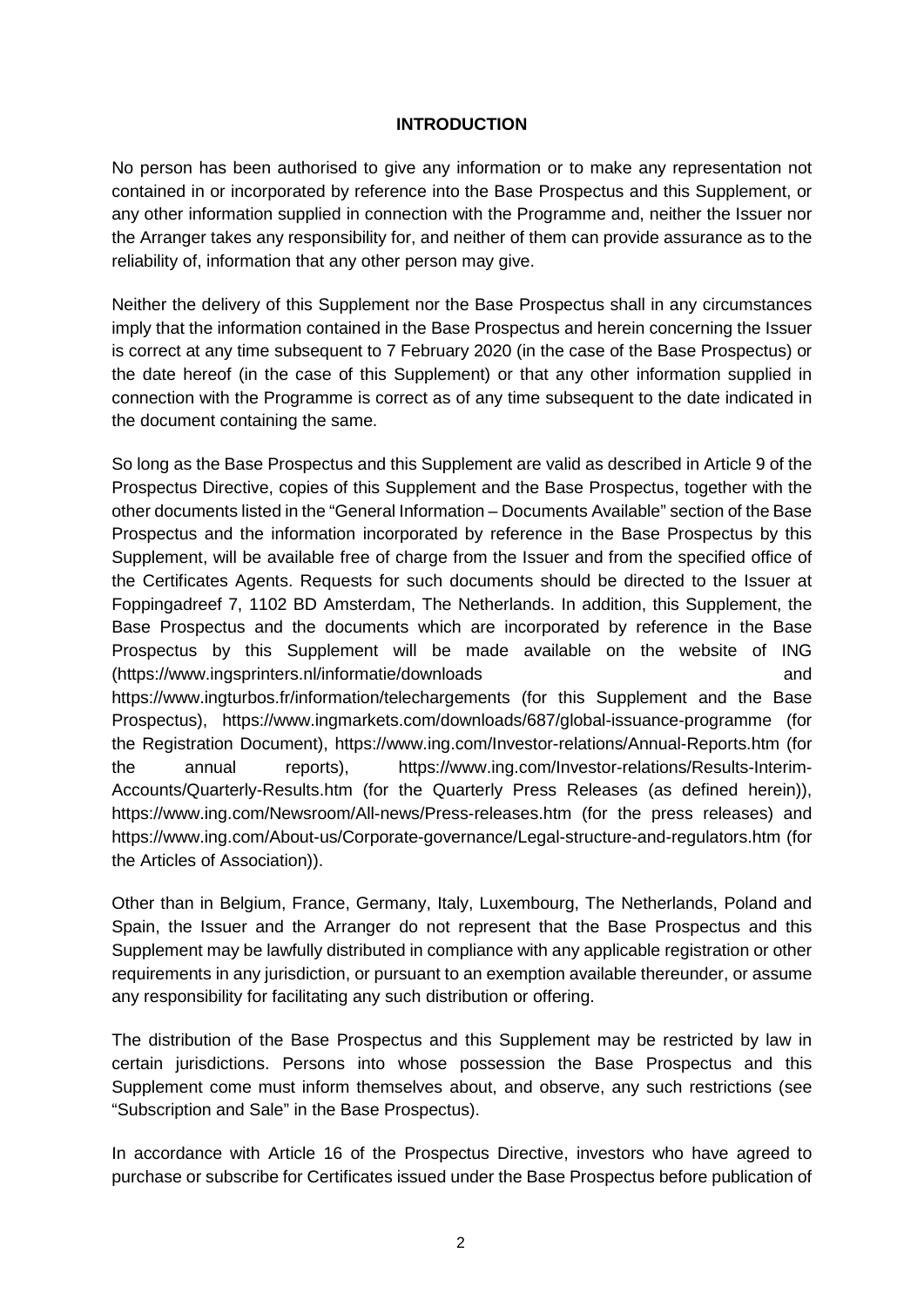this Supplement have the right, exercisable up to and including 10 March 2020 (being the second working day after the date of publication of this Supplement), to withdraw their acceptances.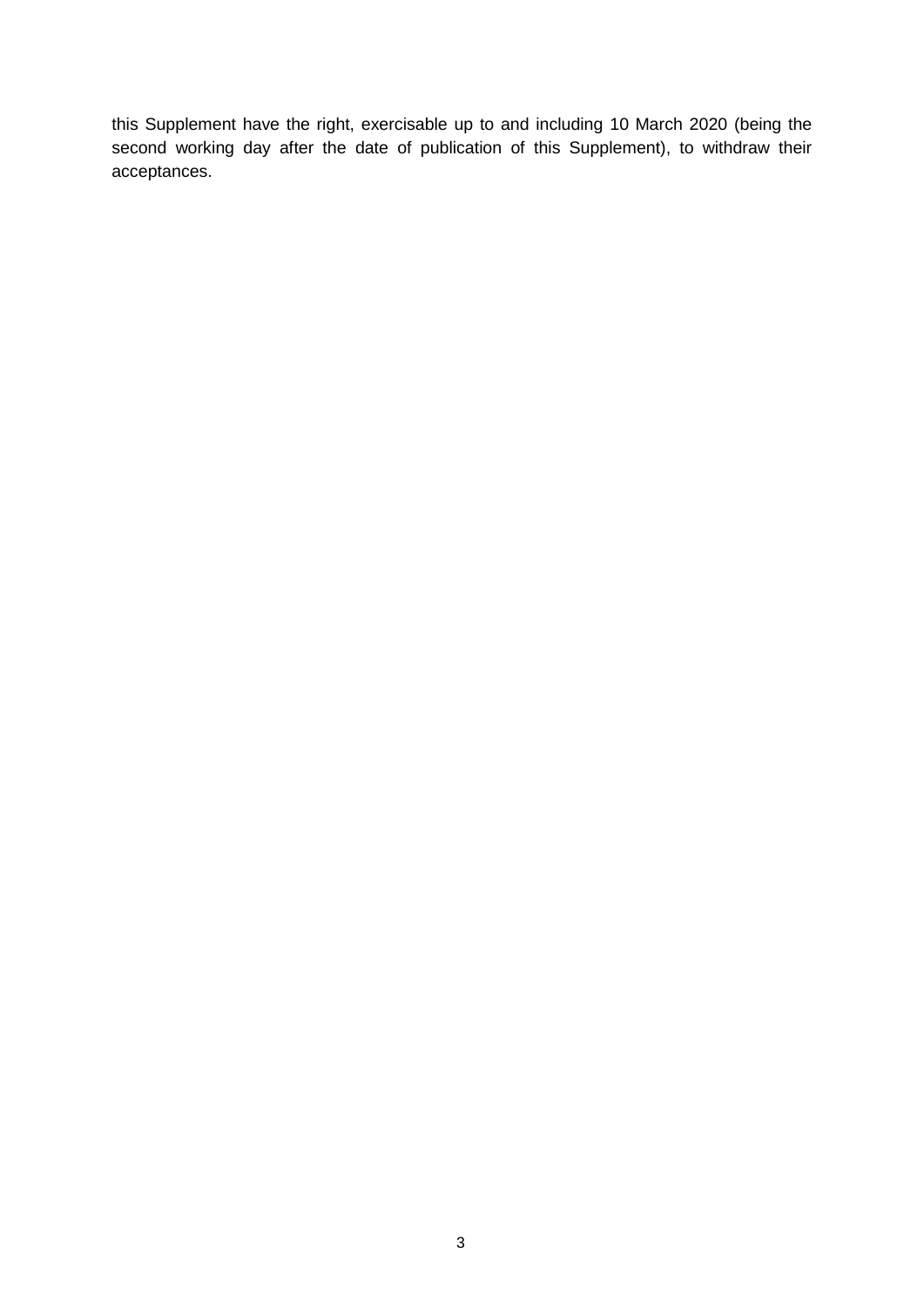### **RECENT DEVELOPMENTS AND INFORMATION INCORPORATED BY REFERENCE**

On 5 March 2020, The Issuer published its annual report in respect of the year ended 31 December 2019, including, among other things, the audited consolidated financial statements and auditors' report in respect of such year (the "**ING Bank 2019 Annual Report**"). Copies of the ING Bank 2019 Annual Report have been filed with the AFM and, by virtue of this Supplement, are incorporated by reference in, and form part of, the Base Prospectus.

The Issuer has been informed about certain significant new factors in respect of a legal proceeding for which the Issuer wish to update the section entitled "General Information – Litigation – Mortgage expenses claims" in its registration document in the manner set out herein. Furthermore, the Issuer wishes to update the section "General Information – Litigation – Imtech claim" in its registration document in the manner set out herein to align these sections with the information contained in the annual report of the Issuer.

## **MODIFICATIONS TO THE BASE PROSPECTUS**

*1. The paragraph entitled "Significant or Material Adverse Change" in Element B.12 of the section entitled "Summary Relating to Non-Exempt PD Certificates – Section B – Issuer" on page 10 of the Base Prospectus shall be deleted and restated as follows:* 

### "*Significant or Material Adverse Change*

At the date hereof, there has been no significant change in the financial position of ING Bank N.V. and its consolidated subsidiaries since 31 December 2019.

At the date hereof, there has been no material adverse change in the prospects of ING Bank N.V. since 31 December 2019.".

*2. The section entitled "Documents Incorporated by Reference" on page 47 of the Base Prospectus shall be deleted and restated as follows:* 

"(a) the registration document of the Issuer dated 29 March 2019 prepared in accordance with Article 5 of the Prospectus Directive and approved by the AFM (the "**Registration Document**"), including, for the purpose of clarity, the following items incorporated by reference therein:

- (i) the Articles of Association (*statuten*) of the Issuer;
- (ii) the publicly available annual report of the Issuer in respect of the year ended 31 December 2018 including the audited consolidated financial statements and auditors' report in respect of such year;
- (iii) the publicly available audited consolidated financial statements of the Issuer in respect of the years ended 31 December 2017 and 2016 (in each case, together with the explanatory notes thereto and the auditors' reports thereon);
- (iv) the press release published by ING Groep N.V. ("**ING Group**") on 23 April 2019 entitled "Results of ING 2019 AGM";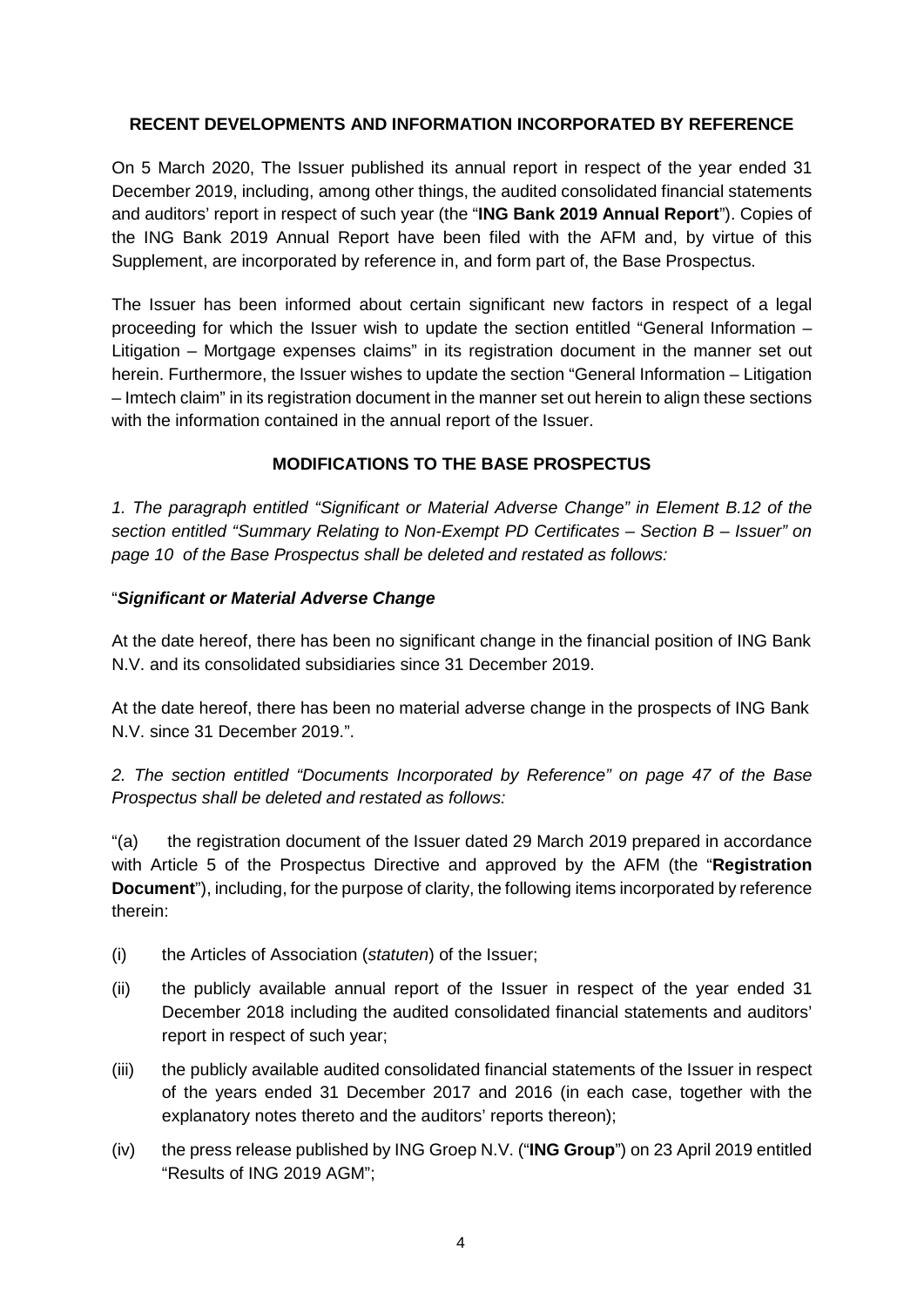- (v) the press release published by ING Group on 2 May 2019 entitled "ING Posts 1Q19 net result of €1,119 million" (the "**Q1 Press Release**"). The Q1 Press Release contains, among other things, the consolidated unaudited interim results of ING Group as at, and for the three month period ended, 31 March 2019, as well as information about recent developments during this period in the banking business of ING Group, which is conducted substantially through the Issuer and its consolidated group;
- (vi) the press release published by ING Group on 11 July 2019 entitled "Roland Boekhout will leave ING to join Commerzbank";
- (vii) the press release published by ING Group on 1 August 2019 entitled "ING posts 2Q2019 net result of €1,438 million" (the "**Q2 Press Release**"). The Q2 Press Release contains, among other things, the consolidated unaudited interim results of ING Group as at, and for the three month period and six month period ended, 30 June 2019, as well as information about recent developments during this period in the banking business of ING Group, which is conducted substantially through the Issuer and its consolidated group;
- (viii) the interim financial report containing the Issuer's condensed consolidated unaudited results as at, and for the six month period ended, 30 June 2019, as published by the Issuer on 1 August 2019;
- (ix) the press release published by ING Group on 19 September 2019 entitled "ING publishes first Terra progress report"; and
- (x) the press release published by ING on 31 October 2019 entitled "ING announces change in Supervisory Board";
- (xi) the press release published by ING Group on 31 October 2019 entitled "ING posts 3Q2019 net result of €1,344 million" (the "**Q3 Press Release**"). The Q3 Press Release contains, among other things, the consolidated unaudited interim results of ING Group as at, and for the three month period and nine month period ended, 30 September 2019, as well as information about recent developments during this period in the banking business of ING Group, which is conducted substantially through the Issuer and its consolidated group;
- (xii) the press release published by ING Group on 12 December 2019 entitled "ING Group 2019 SREP process completed";
- (xiii) the press release published by ING Group on 20 December 2019 entitled "ING to appoint Pinar Abay as head of Market Leaders and member of the Management Board Banking";
- (xiv) the press release published by ING Group on 6 February 2020 entitled "ING posts 2019 net result of €4,781 million; 4Q2019 net result of €880 million" (the "**Q4 Press Release**"). The Q4 Press Release contains, among other things, the consolidated unaudited interim results of ING Group as at and for the three month period and twelve month period ended, 31 December 2019, as well as information about recent developments during this period in the banking business of ING Group, which is conducted substantially through the Issuer and its consolidated group; and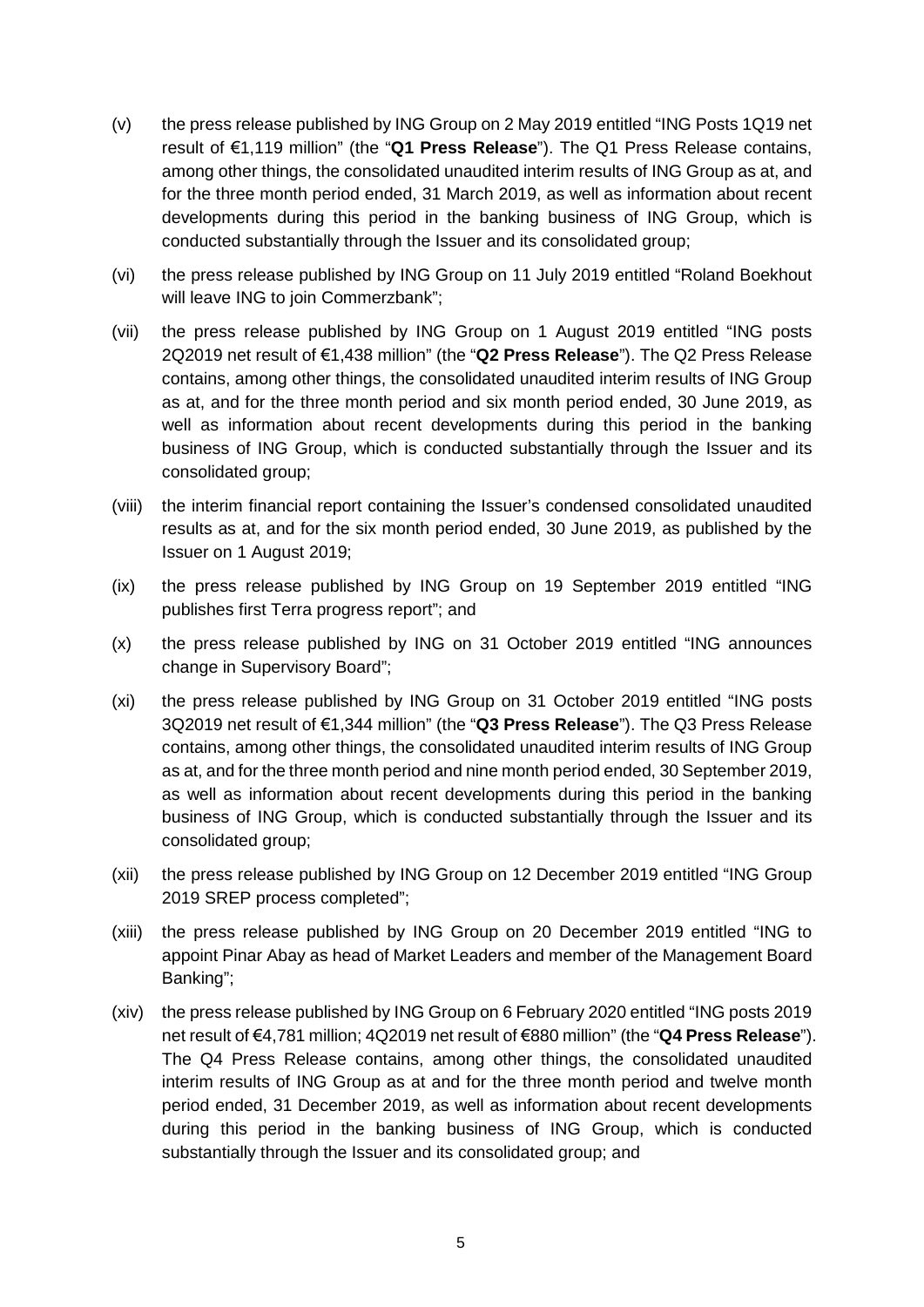- (xv) the press release published by ING Group on 19 February 2020 entitled "Ralph Hamers to leave ING to become CEO of UBS"; and
- (xvi) the publicly available audited consolidated financial statements of ING Group in respect of the year ended 31 December 2019 (together with the explanatory notes thereto) and the auditors' report thereon as set out on pages 252 through 384 and pages 400 through 406 of its annual report in respect of the year ended 31 December 2019.".

*3. Paragraph (a) of the section entitled "Documents Incorporated by Reference- Amendments to the Issuer Registration Document" beginning on page 47 of the Base Prospectus shall be deleted and restated as follows:* 

#### "**Significant or Material Adverse Change**

At the date hereof, there has been no significant change in the financial or trading position of ING Bank N.V. and its consolidated subsidiaries since 31 December 2019.

At the date hereof, there has been no material adverse change in the prospects of ING Bank N.V. since 31 December 2019.".

*4. The wording "previous quarters" shall be replaced by "2019" in the last sentence of the second subparagraph of the paragraph entitled* "*Findings regarding AML processes*" *in paragraph (b) of the section entitled* "*Documents Incorporated by Reference - Amendments to the Issuer Registration Document*" *beginning on page 48 of the Base Prospectus and therefore the aforementioned paragraph shall be deleted and restated as follows:* 

"**Findings regarding AML processes**: As previously disclosed, after its September 2018 settlement with Dutch authorities concerning Anti-Money Laundering matters, and in the context of significantly increased attention on the prevention of financial economic crime, ING has experienced heightened scrutiny by authorities in various countries. The interactions with such regulatory and judicial authorities have included, and can be expected to continue to include, onsite visits, information requests, investigations and other enquiries. Such interactions, as well as ING's internal assessments in connection with its global enhancement programme, have in some cases resulted in satisfactory outcomes, and also have resulted in, and may continue to result in, findings, or other conclusions which may require appropriate remedial actions by ING, or may have other consequences. ING intends to continue to work in close cooperation with authorities as it seeks to improve its management of non-financial risks in terms of policies, tooling, monitoring, governance, knowledge and behaviour.

Also as previously disclosed in March 2019, ING Italy was informed by the Banca d'Italia of their report containing their conclusions regarding shortcomings in AML processes at ING Italy, which was prepared based on an inspection conducted from October 2018 until January 2019. ING Italy has been engaged in discussions with Banca d'Italia and Italian judiciary authorities. In February 2020 the Italian court confirmed and approved a plea bargain agreement with the Italian judiciary authorities As a consequence, ING Italy has paid an administrative fine and disgorgement of profit. In addition, in February 2020 the Banca d'Italia imposed an administrative fine on ING Italy. Both amounts were already provisioned for in 2019.

In line with the enhancement programme announced in 2018, ING Italy is taking steps intended to improve processes and management of compliance risks as required by the Banca d'Italia. In consultation and in agreement with the Banca d'Italia, ING Italy has agreed that it will refrain from taking on new customers during further discussions on the enhancement plans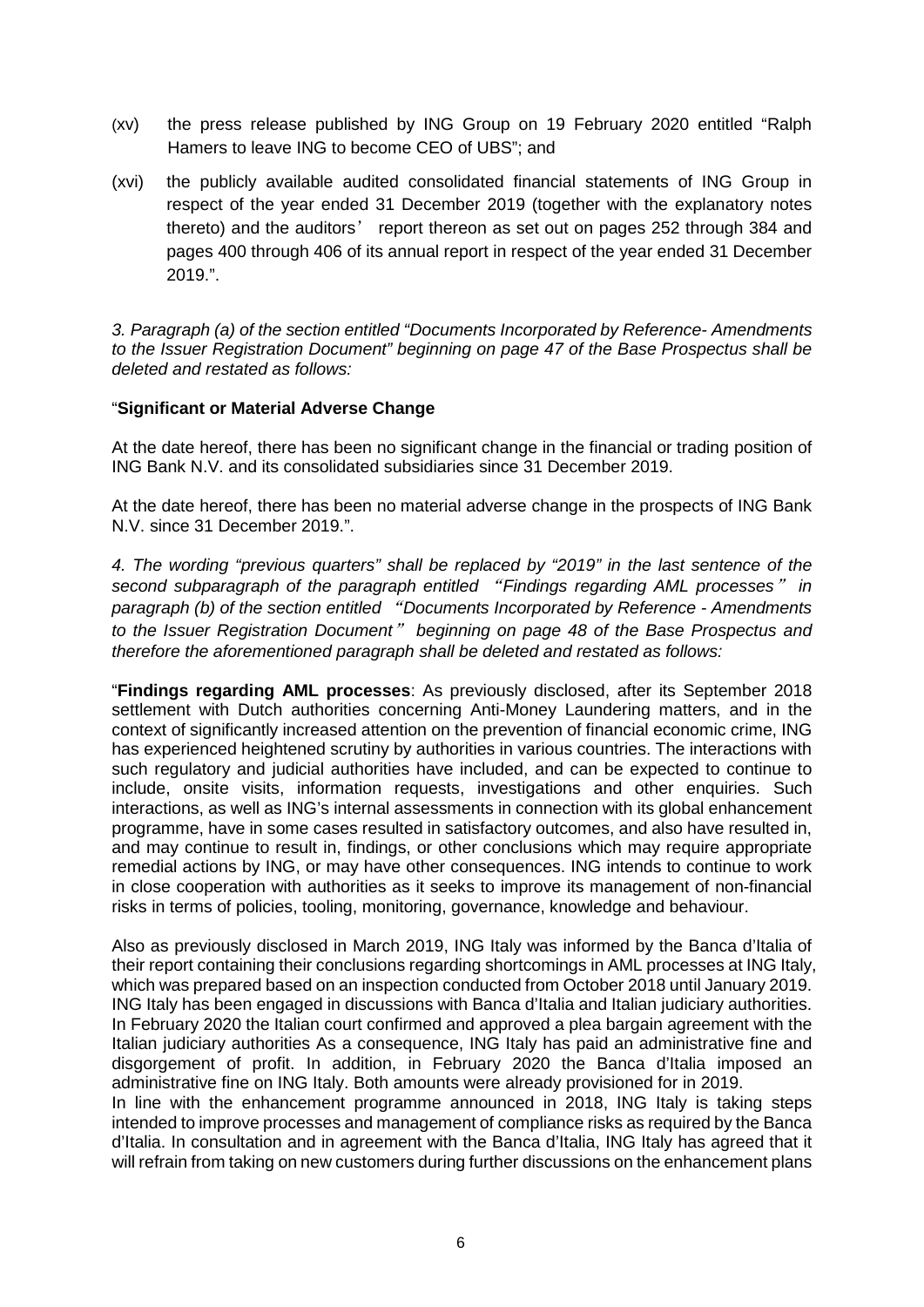with the Banca d'Italia. ING Italy will continue to fully serve existing clients in Italy and is working hard to address the shortcomings and resolve the issues identified.

ING announced steps in September 2018 to enhance its management of compliance risks and embed stronger awareness across the whole organisation. This programme started in 2017 and includes enhancing KYC files and working on various structural improvements in compliance policies, tooling, monitoring, governance, knowledge and behaviour.".

*5. The wording "a class action filed by a customer organisation" shall be replaced by "two class actions filed by customer associations" in the first subparagraph of the paragraph entitled "Mortgage expenses claims" in paragraph (b) of the section entitled "Documents Incorporated by Reference – ING Group - Amendments to the ING Group Registration Document" beginning on page 50 of the Base Prospectus and therefore the aforementioned paragraph shall be deleted and restated as follows:* 

"**Mortgage expenses claims**: ING Spain has received claims and is involved in procedures with customers regarding reimbursement of expenses associated with the formalisation of mortgages. In most court proceedings in first instance the expense clause of the relevant mortgage contract has been declared null and ING Spain has been ordered to reimburse all or part of the applicable expenses. The courts in first instance have applied in their rulings different criteria regarding the reimbursement of expenses. ING Spain has filed an appeal against a number of these court decisions. ING Spain has also been included, together with other Spanish banks, in two class actions filed by customer associations. The outcome of the pending litigation and similar cases that may be brought in the future is uncertain. A provision has been taken. However, the aggregate financial impact of the current and future litigation could change. In February 2018, the Spanish Supreme Court ruled that Stamp Duty (*Impuesto de Actos Jurídicos Documentados*) expenses are chargeable to the customer, while in October 2018 it ruled that Stamp Duty is chargeable to the banks. In November 2018, the Spanish Supreme Court clarified the issue regarding Stamp Duty by stating that this tax should be borne by the customer. As for the remaining types of the expenses, in January 2019, the Spanish Supreme Court issued several decisions that stated that the client and the bank each have to bear half of the notary and management company costs and that registry costs have to be borne in full by the bank. Allocation of valuation costs between the bank and the customer were not addressed by the Spanish Supreme Court decisions and remain uncertain.".

*6. The wording "VEB" shall be replaced by "Dutch Association of Stockholders (Vereniging van Effectenbezitters, "VEB") in the paragraph entitled "Imtech claim" in paragraph (b) of the section entitled "Documents Incorporated by Reference – ING Group - Amendments to the ING Group Registration Document" beginning on page 50 of the Base Prospectus and therefore the aforementioned paragraph shall be deleted and restated as follows:* 

"**Imtech claim**: In January 2018, ING Bank received a claim from Stichting ImtechClaim.nl and Imtech Shareholders Action Group B.V. on behalf of certain (former) shareholders of Imtech N.V. ("Imtech"). Furthermore, on 28 March 2018, ING Bank received another claim on the same subject matter from the Dutch Association of Stockholders (*Vereniging van Effectenbezitters*, "**VEB**"). Each of the claimants allege inter alia that shareholders were misled by the prospectus of the rights issues of Imtech in July 2013 and October 2014. ING Bank, being one of the underwriters of the rights issues, is held liable by the claimants for the damages that investors in Imtech would have suffered. ING Bank responded to the claimants denying any and all responsibility in relation to the allegations made in the relevant letters. In September 2018, the trustees in the bankruptcy of Imtech claimed from various financing parties, including ING, payment of what the security agent has collected following bankruptcy or intends to collect, repayment of all that was repaid to the financing parties, as well as compensation for the repayment of the bridge financing. At this moment it is not possible to